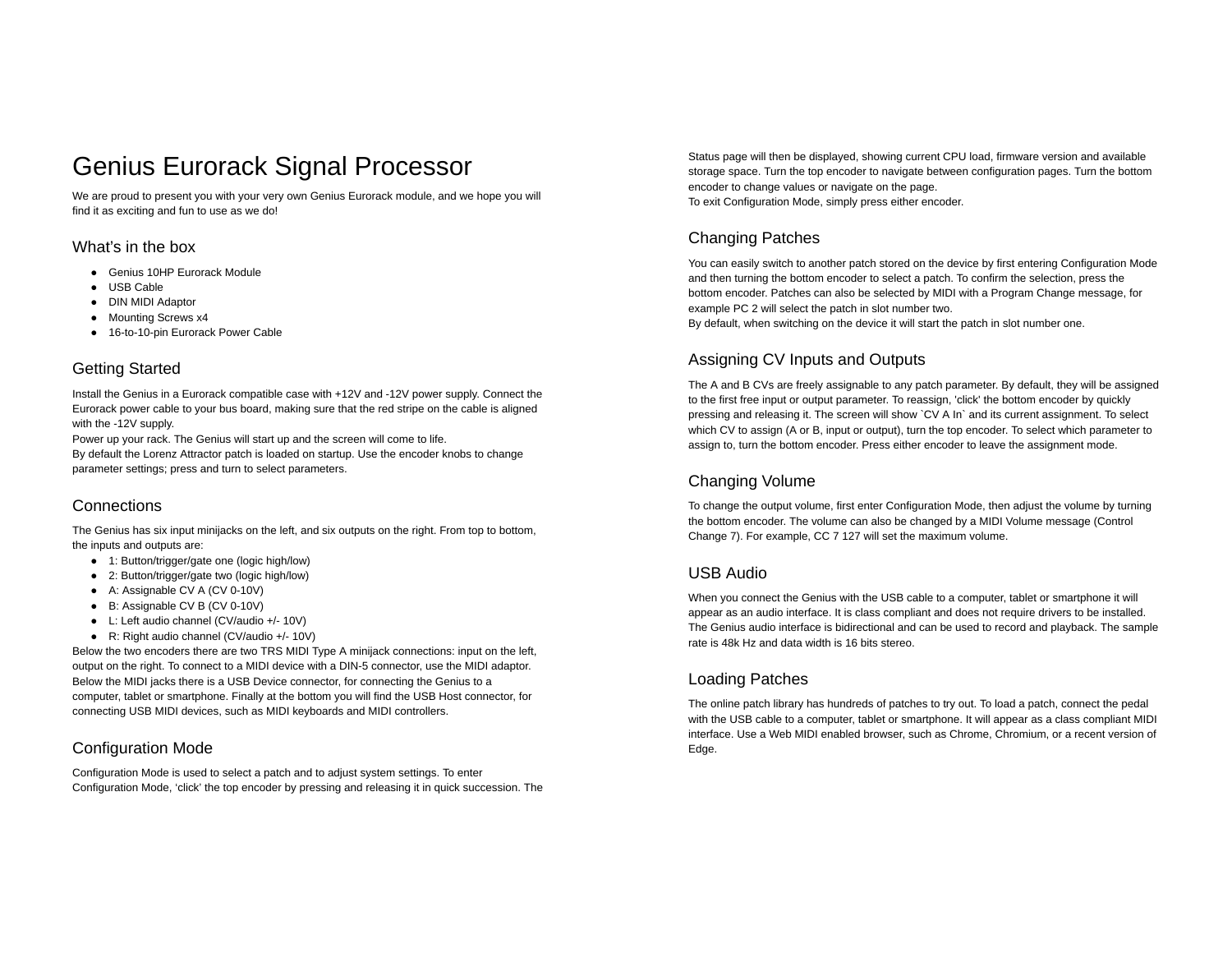Go to our website at `www.rebeltech.org` and click on `PATCHES`. Click on a patch, select the `DEVICE` subtab and click `CONNECT TO DEVICE`, then `LOAD` to upload the patch to the device. The patch will now run from RAM and you can try it out.

Read the patch details for instructions and details on the patch parameters. All parameters can be controlled by MIDI as well as the assignable encoders and CVs. Some patches may be designed for other devices and may not work that well on Genius.

To store a patch in a slot on the device, click `STORE` and select the slot number. To see which patches are currently stored on your device, click on the Device tab. Storing into a slot that already has a patch will overwrite that patch.

## Creating Patches

It is easy to make your own patches, and you can use any of our supported languages: Pure Data, Max gen~, FAUST, SOUL, C++ or Maximilian. You don't need to download a compiler, just click `My Patches` (create a free account if necessary), then click `Create patch` and upload your patch files. There are tutorials on many aspects of patch development available on our website (menubar `TUTORIALS`). Make sure to also have a look at our documentation site: `www.openwarelab.org`. And there are plenty of examples in the patch library to get you started!

# Support and Community

To get updates, patches and to join our online OWL community please visit the website: https://www.rebeltech.org For development documentation, please visit the documentation website: https://www.openwarelab.org/ For support, email us: `info@rebeltech.org`

#### **Have a lot of fun!**

Martin Klang and the Rebel Technology team